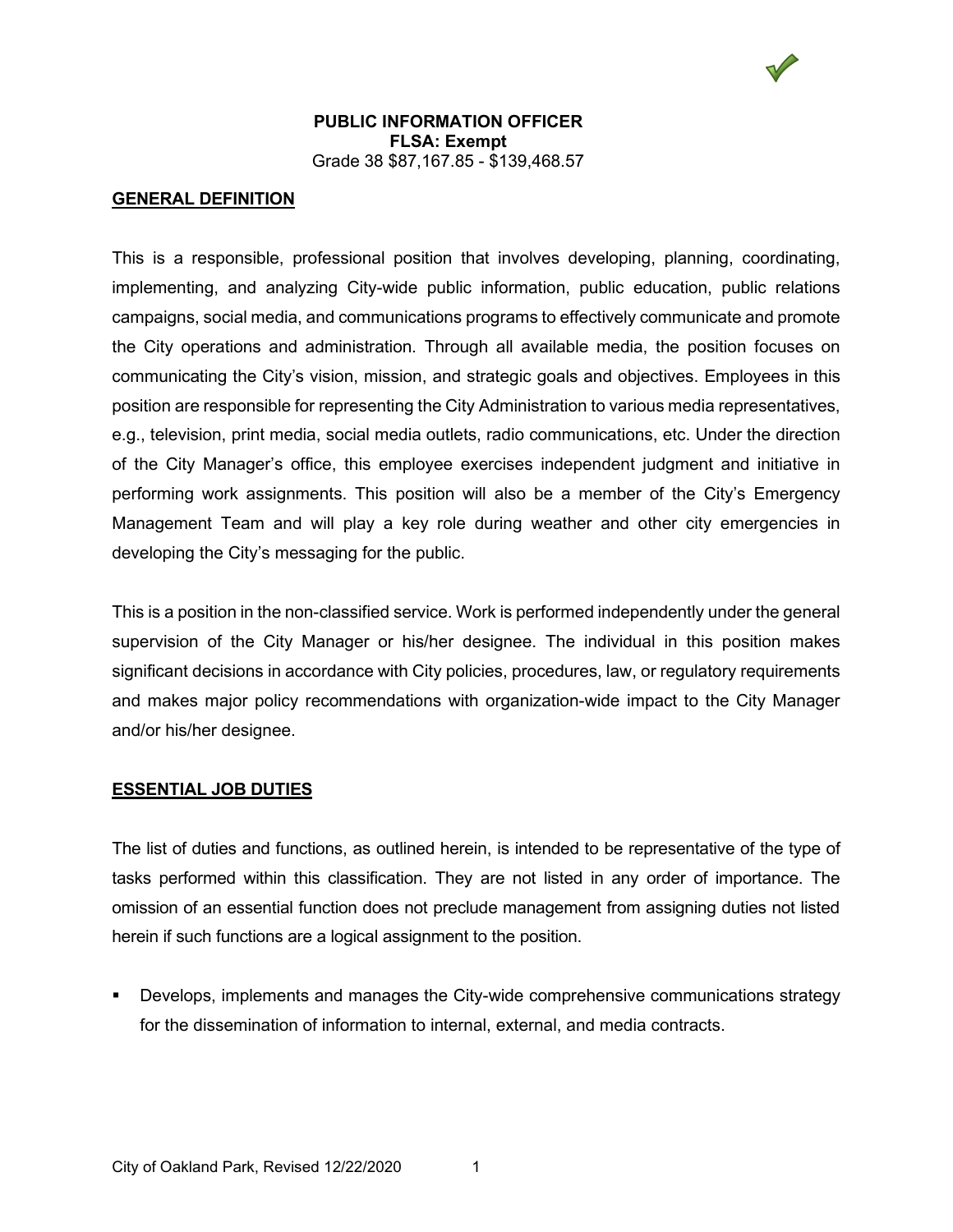- Develops and implements public information and education programs, public relations, and marketing plans to promote and enhance the City's image by implementing multifaceted, ongoing, long-range, strategic public relations, and marketing plans.
- Coordinates, the preparation of the monthly, quarterly, bi-annual, and other communications so that all publications are published in a timely manner with accurate information.
- Oversees the management and updating of the City's website, social media, and broadcast services activities.
- Develops guidelines for the implementation and adherence to the City's communications policies and procedures regarding public information initiatives.
- Prepares, creates, and develops brochures, folders, manuals, packets, and other information/educational pieces as directed.
- Researches information for news stories and media press releases; serves as the point of contact between the news media and the City.
- Work with various City departments to plan, develop coordinate, and implement events to showcase the City, i.e., openings, ceremonies, dedications, etc.
- Use all media formats i.e., television, radio, digital photography, print, and the Internet to communicate with the widest audience possible.
- Develops and implements the City's social media presence and response.
- Serves as the primary spokesperson and speechwriter for the City.
- Maintains current knowledge of trends and developments in the field of public sector communications and administration for application to functions undercharge.
- Serves as the key advisor to all departments on the planning, development, implementation, and control of communications, marketing, and public relations.
- Provide quality services in a cost-effective manner and to recommend improved methods of performing the work.
- Develops effective strategies to address potential issues that may impact the City's image in the short, medium and long-term.
- Serves as liaison to media for Emergency Operations Center at all times, including during any activation of the EOC to develop messaging and other forms of information for the public.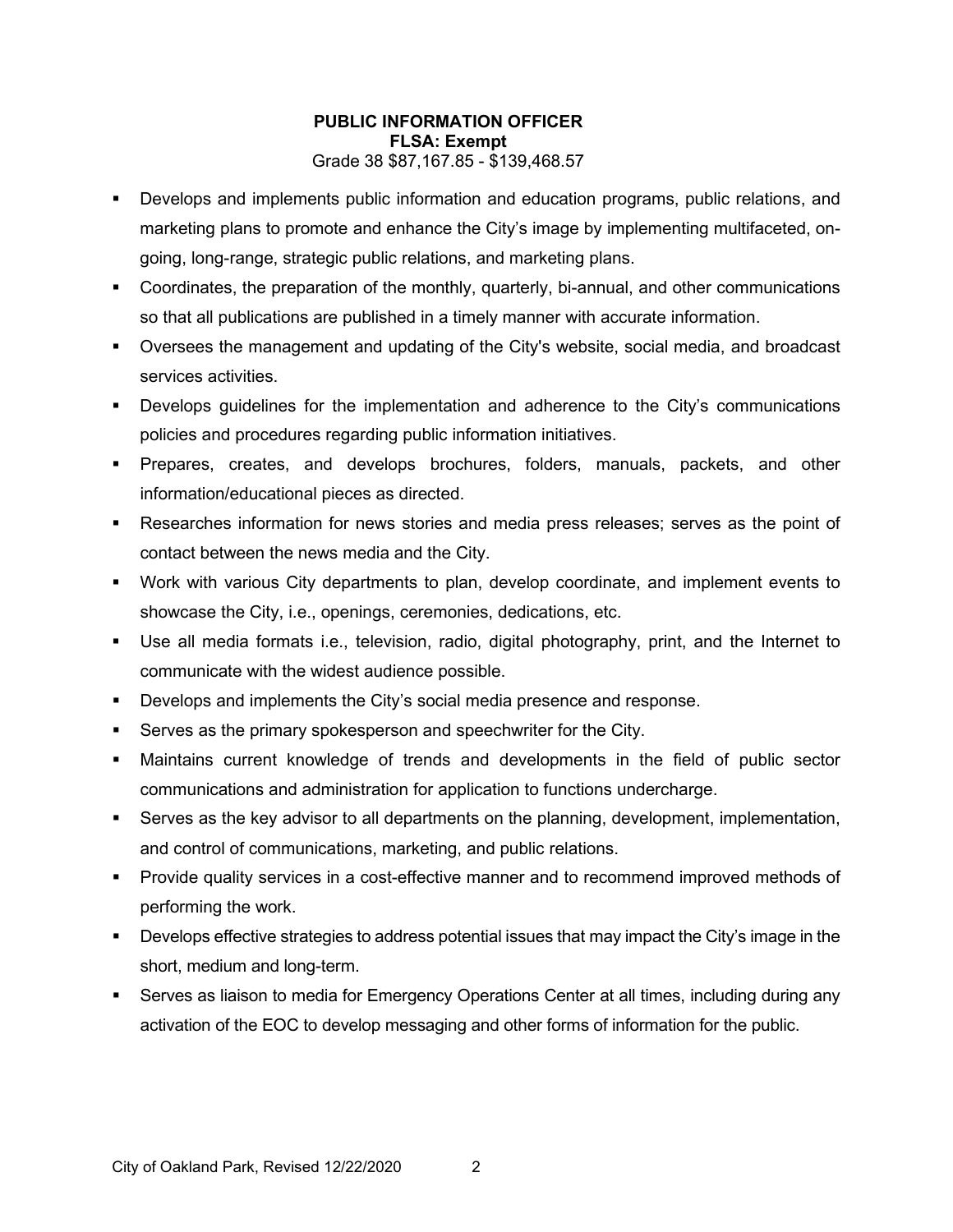- Assists in the development and implementation of communications strategies, campaigns, events, and other initiatives, with a primary focus on developing relationships with the public through the use of social/new media.
- Represents the city during community projects and at public, social, and business gatherings.
- Attends homeowner's meetings, business groups, and other civic associations as needed.

## **KNOWLEDGE, SKILLS & ABILITIES**

- Comprehensive knowledge of the principles and practices applied to the organization, management, and administration of public sector communications management.
- Substantial knowledge of marketing principles, public administration, public and media relations, and mass communications theory.
- Substantial knowledge of the body of available and current information resources applicable to the municipal public administration for technical research purposes and for special projects as may be assigned by the City Manager or City Administration.
- Substantial knowledge of marketing, communications, and regulatory standards applicable to the management and administration of a comprehensive public relations program.
- Considerable knowledge of modern office practices, with emphasis on computer literacy, word processing, spreadsheet applications, and electronic records and file management.
- Ability to interpret rules, regulations, and policies for effective decision-making in accordance with established precedent.
- Ability to establish and maintain effective working relationships with employees, division and department heads, public**/**private sector contacts, and City Administration.
- Ability to establish and maintain effective working relationships with internal and external customers, as well as governing and appointed authorities.
- Executive-level interpersonal, leadership, planning, and management skills.
- Ability to communicate professionally verbally, in writing, and in presentations.
- A strong customer service orientation in work and communication with coworkers, management, elected officials, and citizens.
- Demonstrate integrity, inventiveness, and equality in the performance of assigned tasks.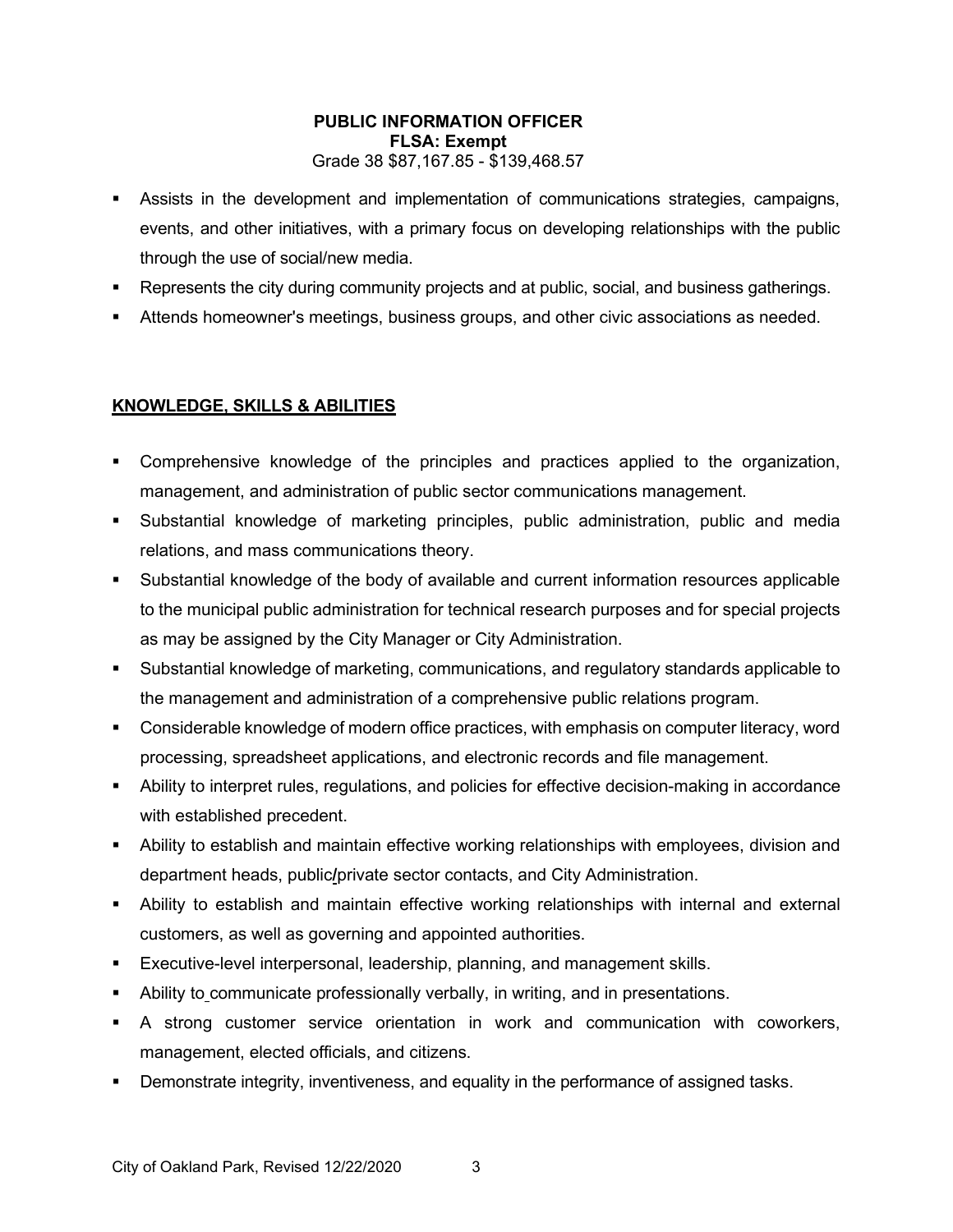### **PHYSICAL REQUIREMENTS**

The City of Oakland Park is an Equal Opportunity Employer. In compliance with the Americans with Disabilities Act (42 U.S. C. 12101 et. seq.), the City of Oakland Park will provide reasonable accommodations to qualified individuals with disabilities and encourages both prospective and current employees to discuss potential accommodations with the employer. The physical demands described here are representative of those that must be met by an employee to successfully perform the essential functions of this job.

Tasks involve the ability to exert light physical effort in sedentary to light work, but which may involve some lifting, carrying, pushing, and/or pulling of objects and materials of lightweight (5-15 pounds). Tasks may involve extended periods of time at a keyboard or workstation. Work is performed in usual office conditions with rare exposure to disagreeable environmental factors. Some tasks require visual abilities. Some tasks require oral communication ability.

### **MINIMUM ACCEPTABLE EDUCATION, TRAINING & EXPERIENCE**

Bachelor's degree from an accredited college or university with major in Marketing, Journalism, Public Communications, or related field; supplemented by  $3 - 5$  years experience in municipal public relations and administration, the majority of which shall be in professionally representing the agency in written, verbal and personal contexts; or an equivalent combination of education, training, and experience.